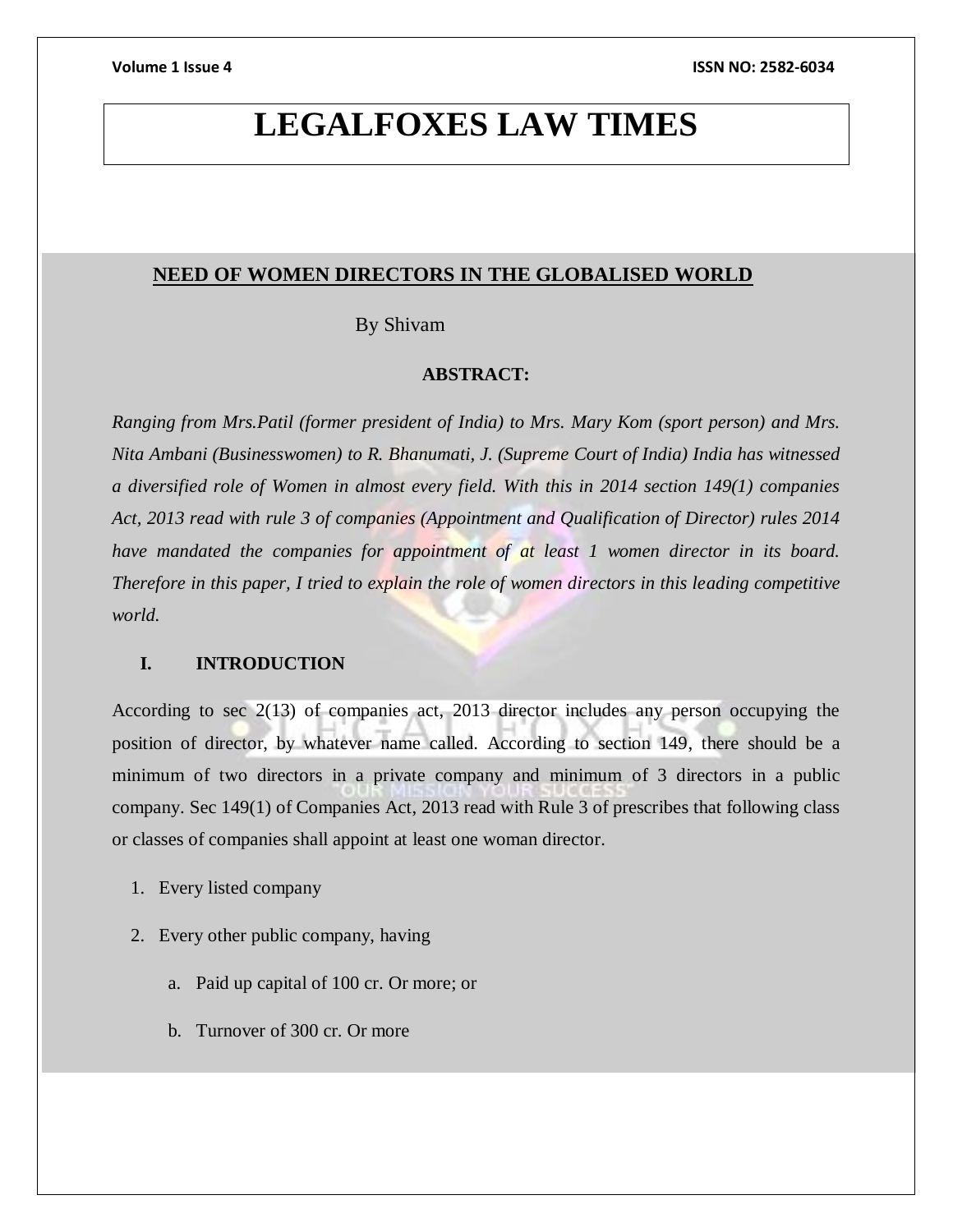#### **Volume 1 Issue 4 ISSN NO: 2582-6034**

shall have atleast one woman Director within a period of one year from the enforcement of this ac.If any vacancy arises in the office of women director, such vacancy shall be filled up earliest but not later than the following dates:

a. 3 months from the date of vacancy;

b. at the 1<sup>st</sup> board meeting held after the vacancyin addition to this.

SEBI vide recent notification provides that board of directors of top 500 listed entities shall have 3one independent women director by April 1, 2019 and the top 1000 listed entities shall have at least one independent women director by April 1,2020 which shall be determined on the basis of their market capitalisation.

# **II. WHY DO WE NEED WOMAN DIRECTOR?**

With the advancement of technologies in the  $21<sup>st</sup>$  era, many scams have arisen in the corporate industry which ultimately gives the pathway to introduction of women director in corporate governance.

Having women director can help in many ways such as:-

- 1. Better financial results in terms of returns on scale(ROS) & return on investments (ROI)
- 2. Corporate and ethical governance by reducing the amount of overall risks concerned
- 3. Promotion and encouragement of women at the workplace
- 4. Maximisation of profits of the company

5. Optimum utilisation of resources of the company.

Article 16 of the Indian constitution states all citizens should have equal opportunities for citizens in matters relating to appointment and employment to any office under the state and no discrimination should be made on basis of caste, creed, sex, descent, or place of birth or any one of them. Article 39(a) men and women should equally have adequate means of livelihood. Article 39(d) provides secure equal pay for equal work for both men and women.

## **III. QUALIFICATION OF WOMEN DIRECTORS**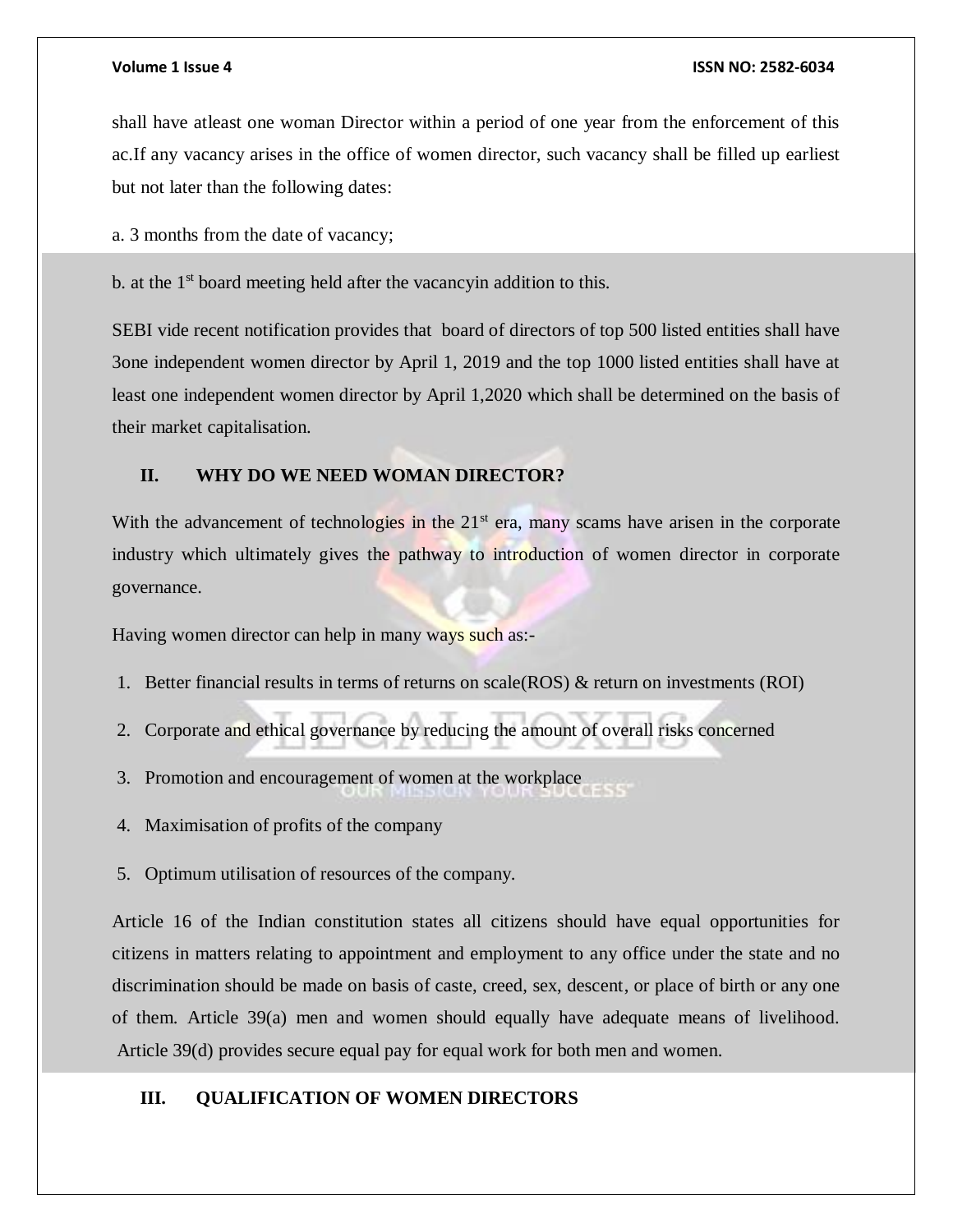#### **Volume 1 Issue 4 ISSN NO: 2582-6034**

For a women to become a director of the company she shall not be disqualified as mentioned under section 164 of the companies Act, 2013 read with rule 14:

(a) If she is declared unsound mind by the court

(b) If she is declared un-discharged insolvent or has applied for insolvency

(c) If she has been convicted for 6 months under an offence involving moral turpitude and 5 years has not been elapsed from the date of expiry of period. if he has convicted for 7 years he will never be eligible for being appointed as a director

(d)Non-payment of call at least 6 months from the last due date

(e) If she has been convicted under section 188

(f) If she has not allotted DIN

1(i).If a director does not comply with a number of directorships i.e. maximum 10 in a public company and maximum 20 in a private company he shall be disqualified under section 164 of Companies Act (as per the Companies Amendment Ordinance, 2019)

 2 If a public company fails to file its annual accounts or annual returns for continuous 3 financial years or fails to pay dividends, debentures. Deposits or Interests on deposits and if such failures continue for 1 year in such a case all the directors of that company will become ineligible to be appointed as a director for 5 years.

# **IV. PROCESS OF APPOINTMENT OF WOMEN DIRECTOR**

For appointing a woman director following steps is to be followed

- 1. Apply for DSC to MCA
- 2. Once DSC has been allotted apply for DIN in form DIR 3 followed with DIR 4
- 3. Once the person has been allotted a DIN,he conducts an EGM or AGM as decided by shareholders and passes a special resolution in meeting for appointment of director.
- 4. File the special resolution with ROC in form MGT14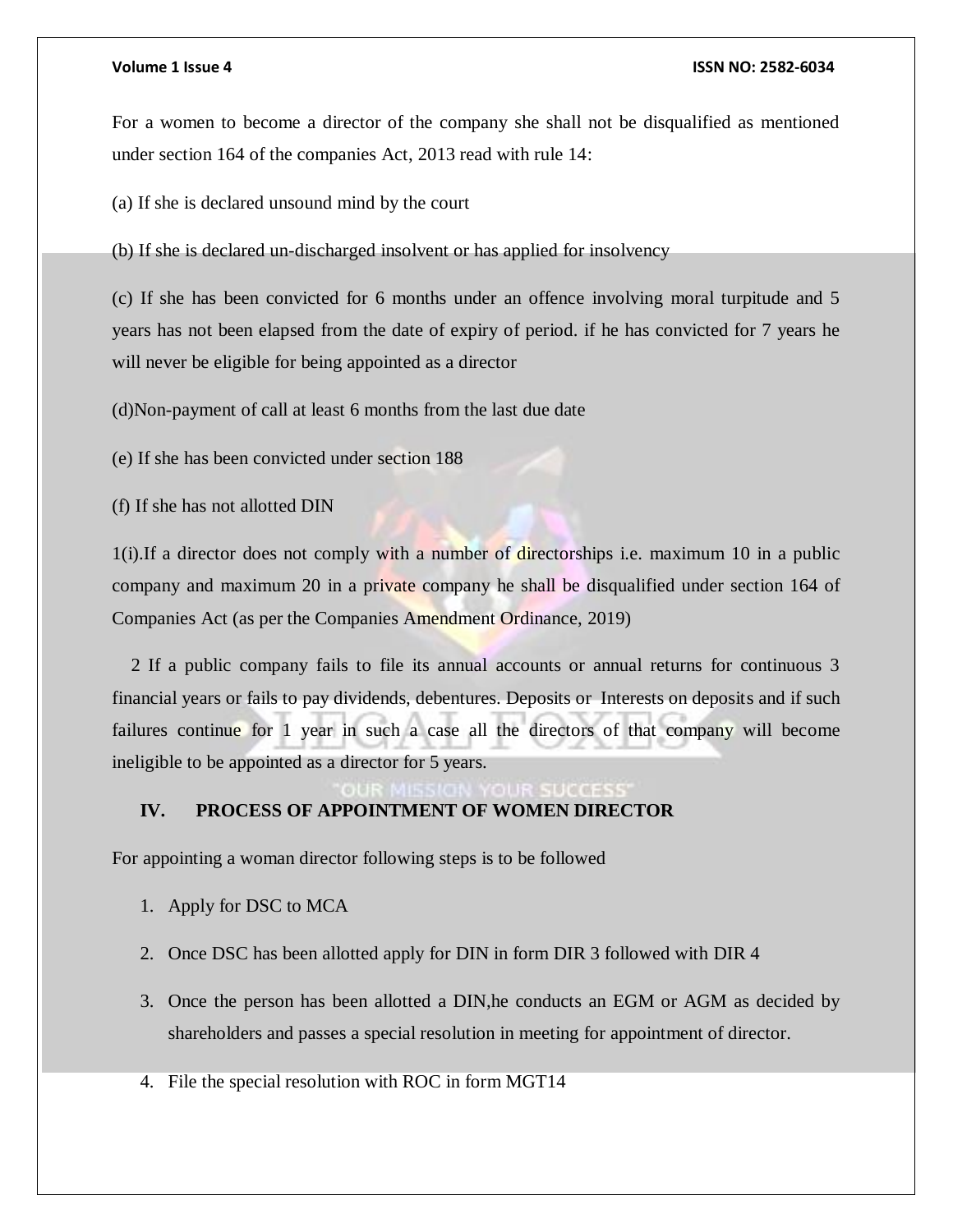- 5. Obtain the consent of the director who is to be appointed as a director in form DIR2
- 6. Record a declaration of director in DIR8 with ROC
- 7. Once the appointment letter is issued to the director it has to be filed in DIR12 with ROC
- 8. The company can make necessary entries in register of directors and Managerial personal as required

Thereby you will have a new company director name on the MCA website.

# **V. DURATION OF WOMAN DIRECTORS**

A woman director holds the office of directorship until the next AGM for which she is appointed. However, she can be reappointed by passing a special resolution in the next AGM. Similar to other directors a woman director is also liable for retirement by rotation as mention under section 152(6) of companies act, 2013. A women director can also give resignation under section 168 or can be removed from her office as mentioned in section 169 of companies act, 2013.

#### **VI. REMUNERATION OF WOMAN DIRECTORS**

Industries have witnessed a huge gap between male directors to female directors, while the salaries of male directors on an average is 36 lakhs per annum salary of female directors have hardly increased from 27lakhs per annum in 2016 -2017 by36 lakhs per annum in 2018, This has clearly shown a gap of Rs.5 lakhs in both their salaries. According to the prime database of Nifty 100, the gap between the average salary of men and women is approximately 1.2 crores. The pay gap arises not because men and women are paid differently for the same work but because the labour market incentivizes them to work differently.

### **VII. CONCLUSION**

Ministry of corporate affairs with an objective of woman empowerment in corporate sectors have implemented the concept of women director under section 149(1) read with rule 3 of companies